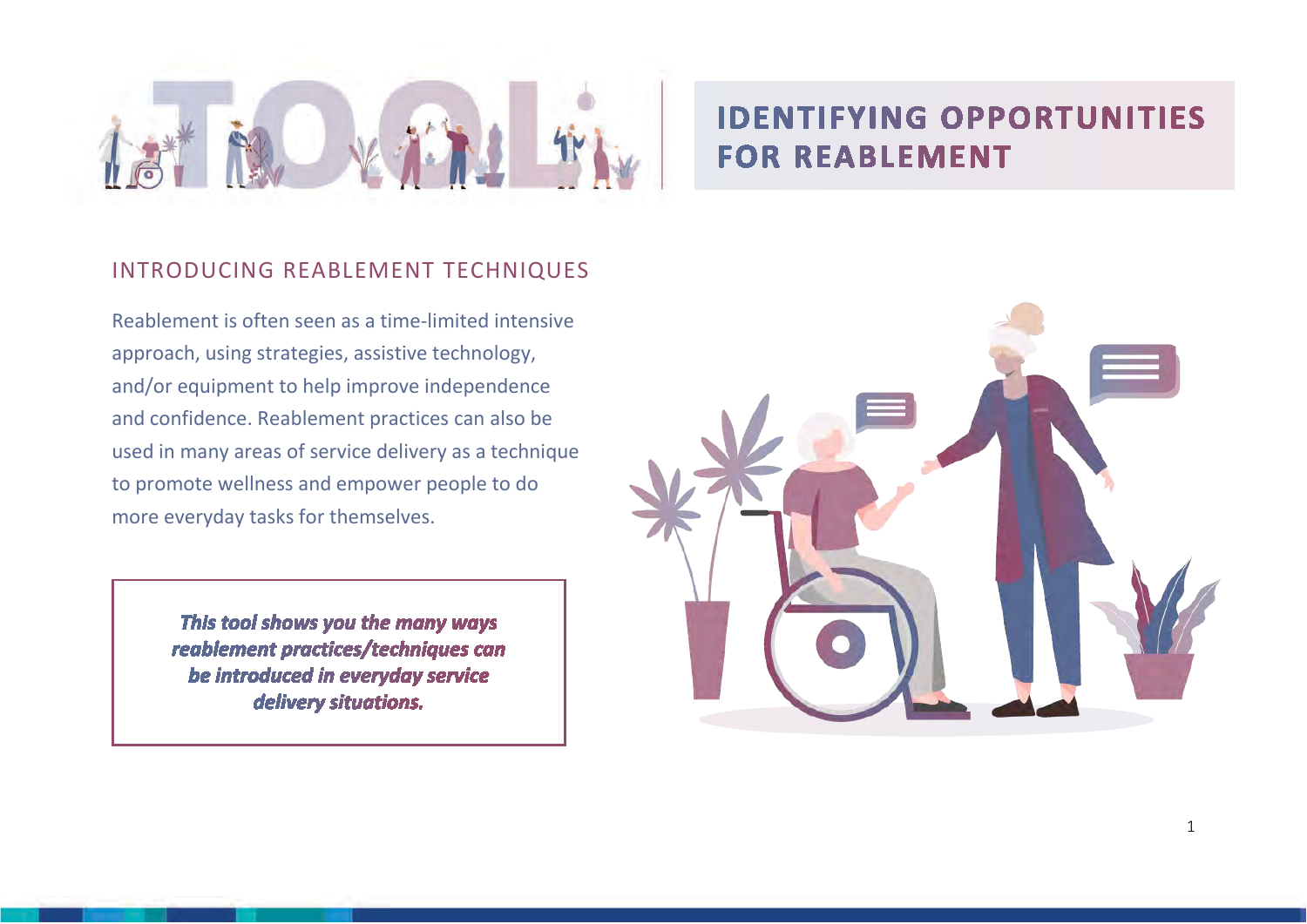

goals, strengths and abilities will help you identify opportunities in your service delivery practices developing their motivation and confidence.

Social connectedness is so important for overall wellness. Support the development of new social networks in the community or with family/friends or re-establish or maintain existing ones.

#### process and motivates them to

achieve their goals.

delivered and how a client contributes, empowers people to engage with the